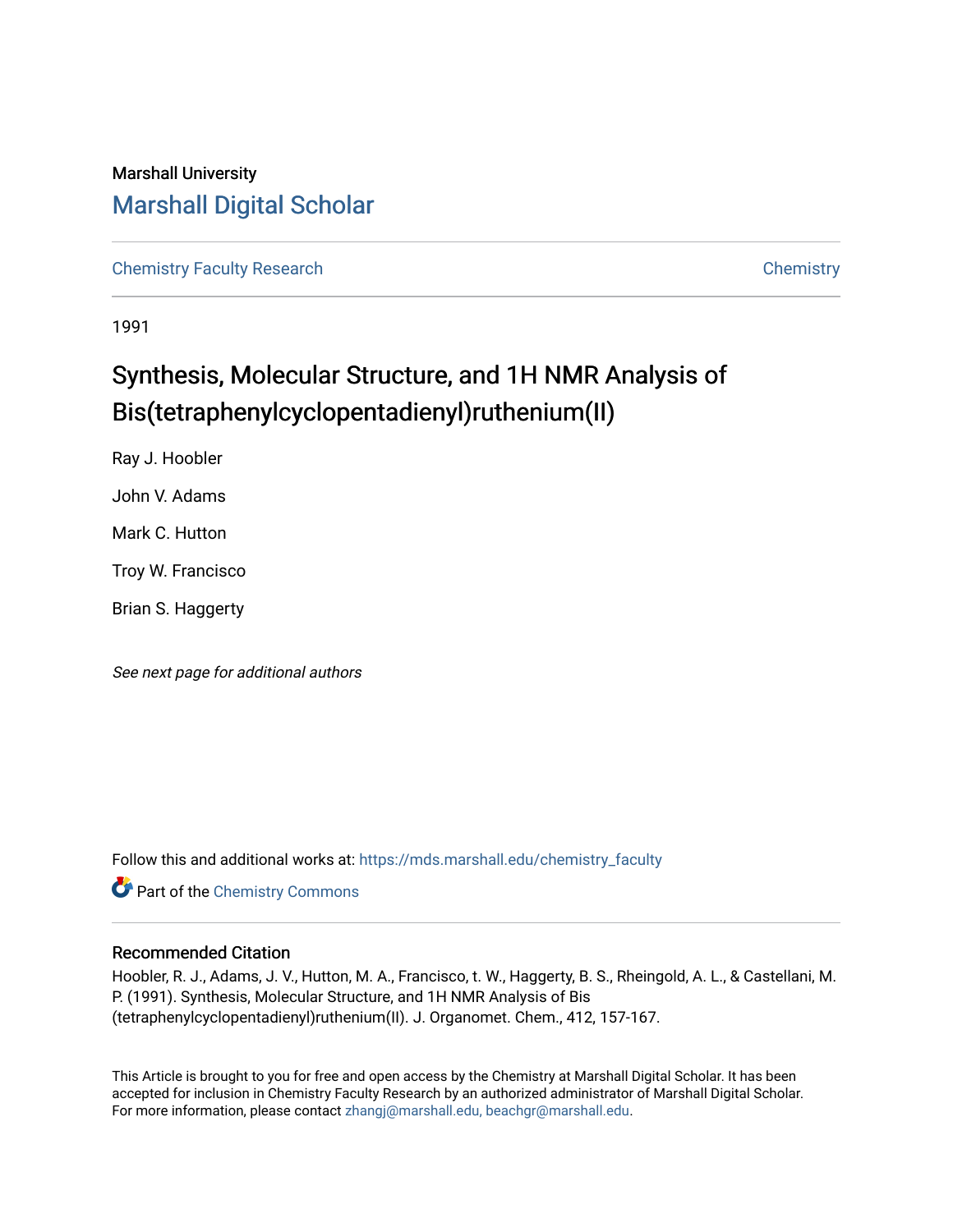#### Authors

Ray J. Hoobler, John V. Adams, Mark C. Hutton, Troy W. Francisco, Brian S. Haggerty, Arnold L. Rheingold, and Michael P. Castellani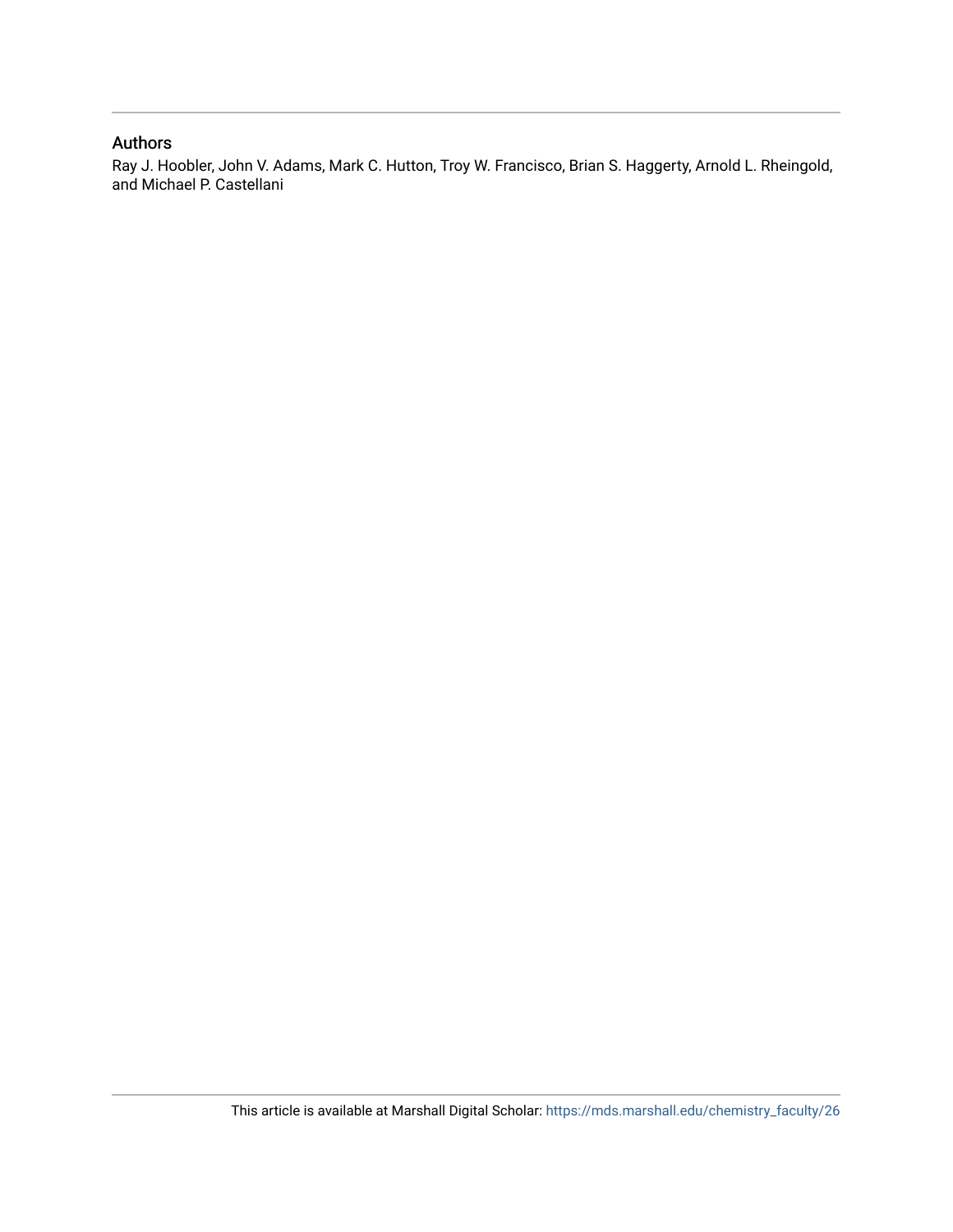# **Synthesis, Molecular Structure, and 1H NMR Analysis of Bis(tetraphenylcyclopentadienyl)ruthenium(II)**

Ray J. Hoobler,<sup>1a</sup> John V. Adams,<sup>1a</sup> Marc A. Hutton,<sup>1a</sup> Troy W. Francisco,<sup>1a</sup> Brian S. Haggerty,<sup>1b</sup> Arnold L. Rheingold,<sup>1b\*</sup> Michael P. Castellani<sup>1a\*</sup>

Department of Chemistry, Marshall University,

Huntington, WV 25755 (U.S.A.), and Department of Chemistry,

University of Delaware, Newark, DE 19716 (U.S.A.)

#### **Summary**

Reaction of  $[Ru(p\text{-cymene})Cl_2]_2$  with  $K(\eta^5\text{-C}_5HPh_4)$  in refluxing diglyme yields  $(\eta^5\text{-}$  $C_5HPh_4$ )<sub>2</sub>Ru in *ca.* 50% yield. The complex was not susceptible to oxidation or reduction.  $(C_5HPh_4)_2$ Ru crystallizes in the triclinic  $P\bar{1}$  space group with a = 8.549(4) Å, b = 10.793(4) Å, c = 12.842(5) Å,  $\alpha$  = 65.98(3)°,  $\beta$  = 73.10(3)°,  $\gamma$  = 83.49(3)°, and Z = 1. The least squares data refined to  $R(F) = 3.53\%$  and  $R(wF) = 3.82\%$  for the 3952 independent observed reflections with  $F_0$  <sup> $\oplus$ </sup> 5 $\sigma$ ( $F_0$ ). The metal-centroid distance is 1.832(2) Å and all other bond lengths and angles are similar to other octaphenylmetallocenes. 1H NMR analysis employing 2D *J*-resolved, COSY and low temperature techniques allowed assignment of all protons in the molecule. The motional processes of the phenyl groups are discussed.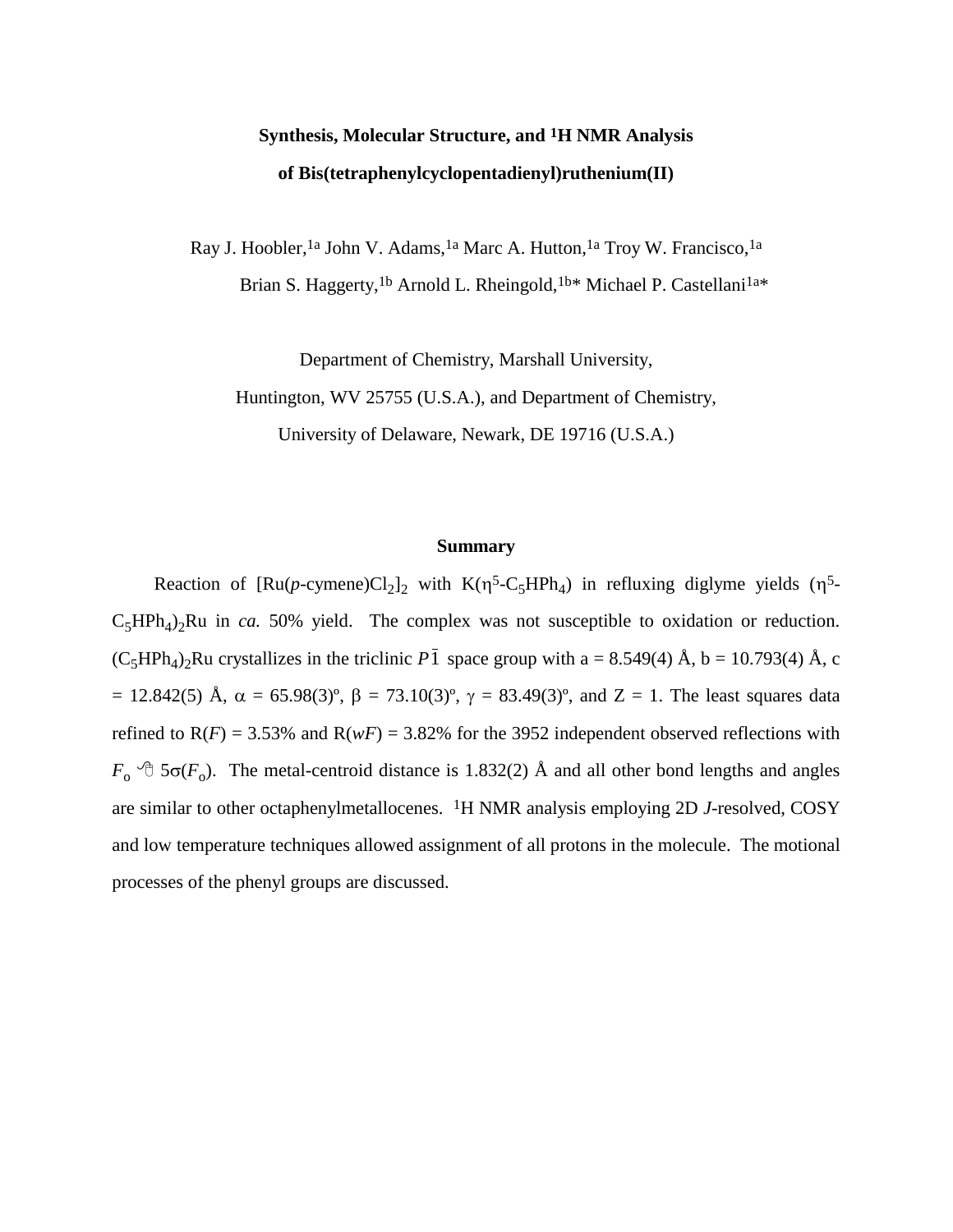#### **Introduction**

Polyphenylated cyclopentadienyl ligands have received increasing attention because of their electronic and steric properties [2]. The steric bulk of these ligands markedly reduces the reactivity of complexes incorporating them. While few second- and third-row metallocenes have been isolated because of their high reactivity [3], use of the tetraphenylcyclopentadienyl ligand  $(\eta^5$ -C<sub>5</sub>HPh<sub>4</sub>) offers the possibility for their syntheses. However, many of the preparations known to generate unsubstituted metallocenes do not work with this ligand because of its large size and low solubility. The direct reaction of metal dichlorides with the  $C_5HPh_4$  anion that was applied to many of the first-row metals [4, 5] is not applicable here because the corresponding simple metal halides do not exist. Thus, routes employing metal complexes are required and the conditions for reaction need to be established.

While known almost as long as ferrocene [6], relatively few substituted derivatives of ruthenocene have been prepared [7]. The development of ruthenocenes is probably limited because of their chemical similarity [8] to ferrocenes coupled to the higher costs and generally lower yields [9] associated with their syntheses. Recently, a convenient, high yield synthetic method for the preparation of ruthenocenes was developed [10, 11] that appeared applicable to bulky or poorly soluble cyclopentadienyl derivatives. Herein, we describe the synthesis and physical properties of octaphenylruthenocene.

#### **Experimental Section**

*General Data*. All reactions of air- and moisture-sensitive materials were performed under an argon atmosphere employing standard Schlenk techniques. Solids were manipulated under argon in a Vacuum Atmospheres glovebox equipped with a HE-493 dri-train. Diglyme was distilled from sodium/benzophenone ketyl under argon. Tetrahydrofuran (THF) was distilled from potassium/benzophenone ketyl under argon.  $K(C_5HPh_4) \cdot 1/2THF$  [5], Tl $(C_5HPh_4)$ [12],  $\{Ru(COD)Cl_2\}_x$  (COD = 1, 5-cyclooctadiene) [13],  $\{Os(COD)Cl_2\}_x$  [14], and  $[Os(C<sub>6</sub>H<sub>6</sub>)Cl<sub>2</sub>]$ <sub>2</sub> [15] were prepared by literature procedures.  $[Ru(p\text{-cymene})Cl<sub>2</sub>]$ <sub>2</sub>, cobaltocene,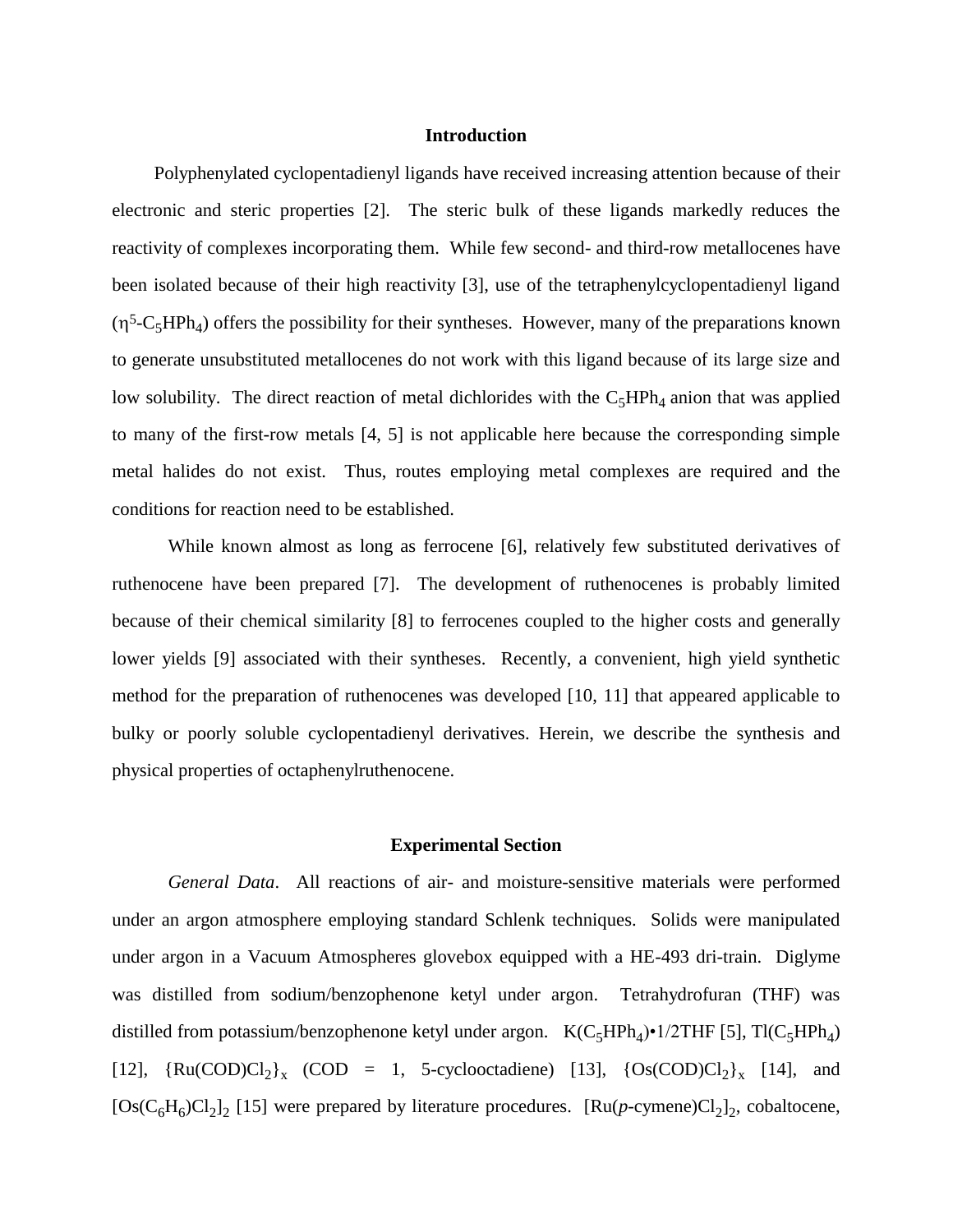AgPF<sub>6</sub>, potassium, THF-d<sup>8</sup> (Aldrich),  $I_2$ , and all other solvents (Fisher) were used as received. The elemental analysis was performed by Schwartzkopf Microanalytical Laboratory, Woodside, N.Y.

 *NMR spectroscopy*. 1H NMR spectra were recorded on a Varian XL-200 spectrometer with an upgrade to a Motorola data system at 200.06 MHz. A 1H 2D *J*-resolved spectrum was obtained using a 4-step phase cycle to suppress axial peaks and artifacts from quadrature imbalance and to provide phase modulation in  $t_2$ . The spectral window of  $\pm 34$  Hz was centered at 6.89 ppm. Resonances outside this window (from traces of water, undeuterated solvent, and other minor impurities) were suppressed by a 100 Hz four-pole Butterworth filter. A  $\pm$ 15 Hz window was employed for  $F_1$  and a 90° pulse (10.5  $\mu$ s) was used for  $F_2$ . Four 128 point FID's (acquisition time 0.934 s) were accumulated at each of 128  $t_1$  values (15 ms increment). The resulting symmetrical data matrix was magnitude calculated after the second F.T.; it was symmetrized. The data matrix was tilted 45º.

A 1H COSY (correlated spectroscopy) spectrum was obtained using a 16-step phase cycle. The spectral window of  $\pm 50$  Hz was centered at 6.93 ppm. Resonances outside this window were suppressed by a 100 Hz four-pole Butterworth filter. A  $90^{\circ}$  pulse (10.5 µs) was used for both  $F_1$  and  $F_2$ . Sixteen 512 point FID's (acquisition time 2.56 s) were accumulated at each of 256  $t_1$  values (10 ms increment). The resulting symmetrical data matrix was treated by multiplying by a pseudo-echo and zero-filling before Fourier transformation in each dimension. The data were magnitude calculated after the second F.T.; they were not symmetrized.

*X-Ray Data Collection for (C5HPh<sup>4</sup> )2Ru*. Crystal, data collection, and refinement parameters are collected in Table I. A yellow crystal of octaphenylruthenocene was mounted on a fine glass fiber with epoxy cement. The unit cell parameters were obtained from the least squares fit of 25 reflections (20°  $\sqrt{ }$  23  $\sqrt{ }$  25°). Preliminary photographic characterization showed  $\overline{1}$  Laue symmetry. The centrosymmetric alternative,  $P\overline{1}$ , was suggested by *E*-statistics and was confirmed by the chemically sensible results of refinement. There was no absorption correction applied to the data set (regular shaped crystal;  $T_{\text{max}}/T_{\text{min}} = 1.012$ ;  $\mu = 4.08 \text{ cm}^{-1}$ ).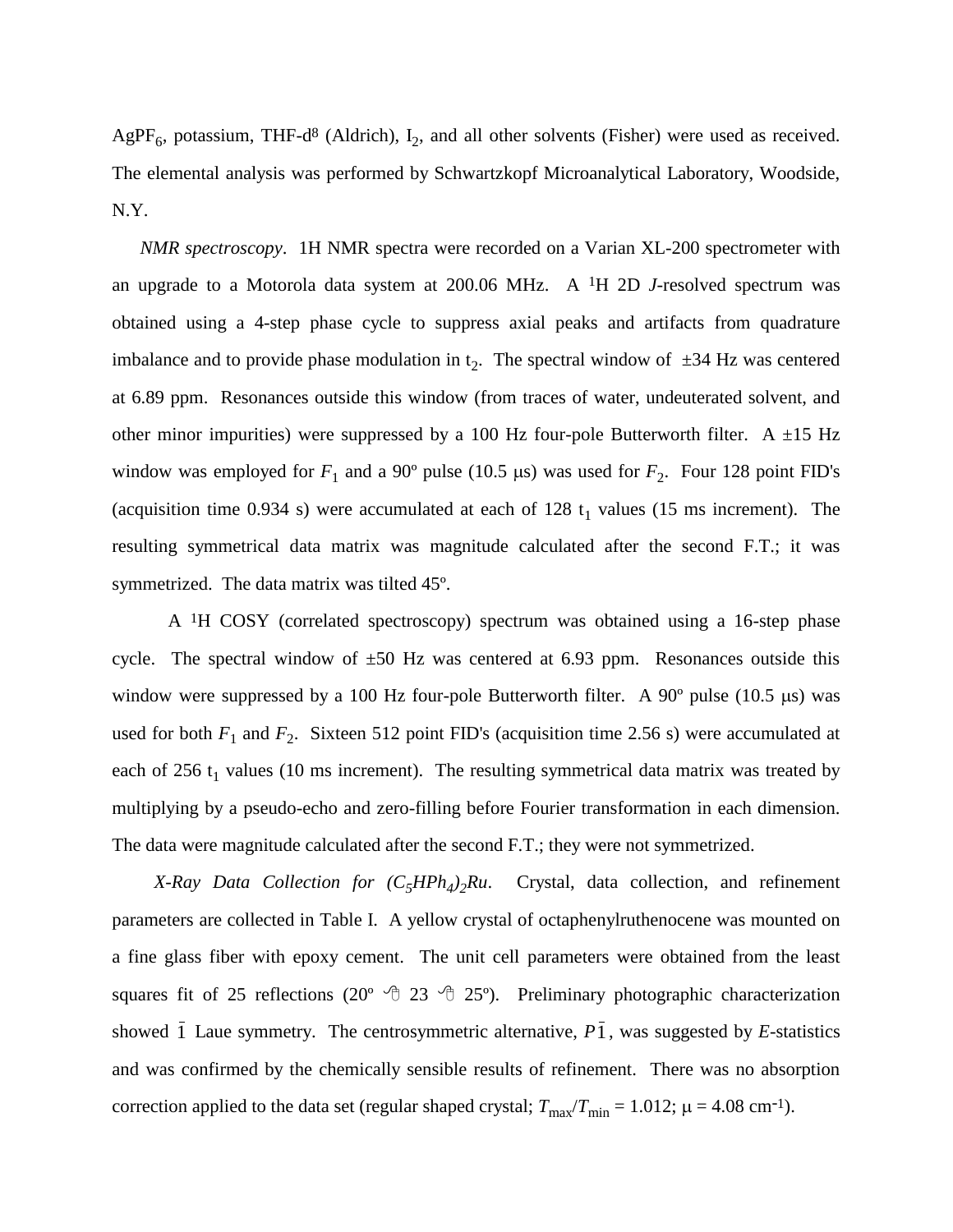*Structure Solution and Refinement*. The structure was solved by taking the coordinates from the previously determined octaphenylferrocene, replacing Ru for Fe, and allowing the structure to refine. All non-hydrogen atoms were refined with anisotropic thermal parameters. All hydrogens were included as idealized isotropic contributions ( $d$ (CH) = 0.960 Å, U = 1.2U for attached C), and all phenyl rings were constrained as rigid planar hexagons (*d*(CC) = 1.396 Å). Table II contains position parameters and Table III contains selected bond distances and angles for the structure.

All computer programs and the sources of the scattering factors are contained in the SHELXTL program library (5.1) (G. Sheldrick; Nicolet Corp.; Madison, WI). *Synthesis of Bis(tetraphenylcyclopentadienyl)ruthenium(II) (I).*

Method 1. Dry diglyme (30 mL) was added to a mixture of  $\left[\text{Ru}(p\text{-cymene})\text{Cl}_2\right]_2$  (1.00 g, 1.63 mmol) and  $K(C_5HPh_4)$ •1/2THF (3.04 g, 6.84 mmol). After refluxing for 48 h, the reaction mixture was cooled to room temperature, filtered in the air, washed with pentane (20 mL), and suction dried. The beige residue was extracted with boiling toluene and the solution concentrated to saturation at its boiling point (*ca.* 75 mL). It was cooled to -20 ºC overnight, filtered, washed with pentane, and oven dried yielding 1.36 g (1.63 mmol, 50 %) of beige microcrystals of **I**. Recrystallization of I from slow diffusion of pentane into a solution of I in CH<sub>2</sub>Cl<sub>2</sub> yields large yellow crystals of I, m.p. 336 °C. Anal. Calcd for C<sub>58</sub>H<sub>42</sub>Ru: C, 82.93; H, 5.04. Found: C, 82.77 H, 5.05.

Method 2. Procedure is the same as method 1 except that  ${Ru(COD)Cl<sub>2</sub>}<sub>x</sub>$  was used in place of  $[Ru(p\text{-cymene})Cl_2]_2$  in the same molar ratio. Yield: 35 %.

#### **Results and Discussion**

*Synthesis and Reactivity.* Reaction of  $K(C_5HPh_4)$  and either  $[Ru(p\text{-cymene})Cl_2]_2$  (eq 1) or  $\{Ru(COD)Cl_2\}_x$  (eq 2) in refluxing diglyme yields  $(C_5HPh_4)_2Ru$  in moderate yields after [Ru(p-cymene)<sub>2</sub>]<sub>2</sub> + 4 K(C<sub>5</sub>HPh<sub>4</sub>)  $\Delta$ diglyme  $2 (C_5 H Ph_4)_2 Ru + 4 KCl + 2 p$ -cymene (1)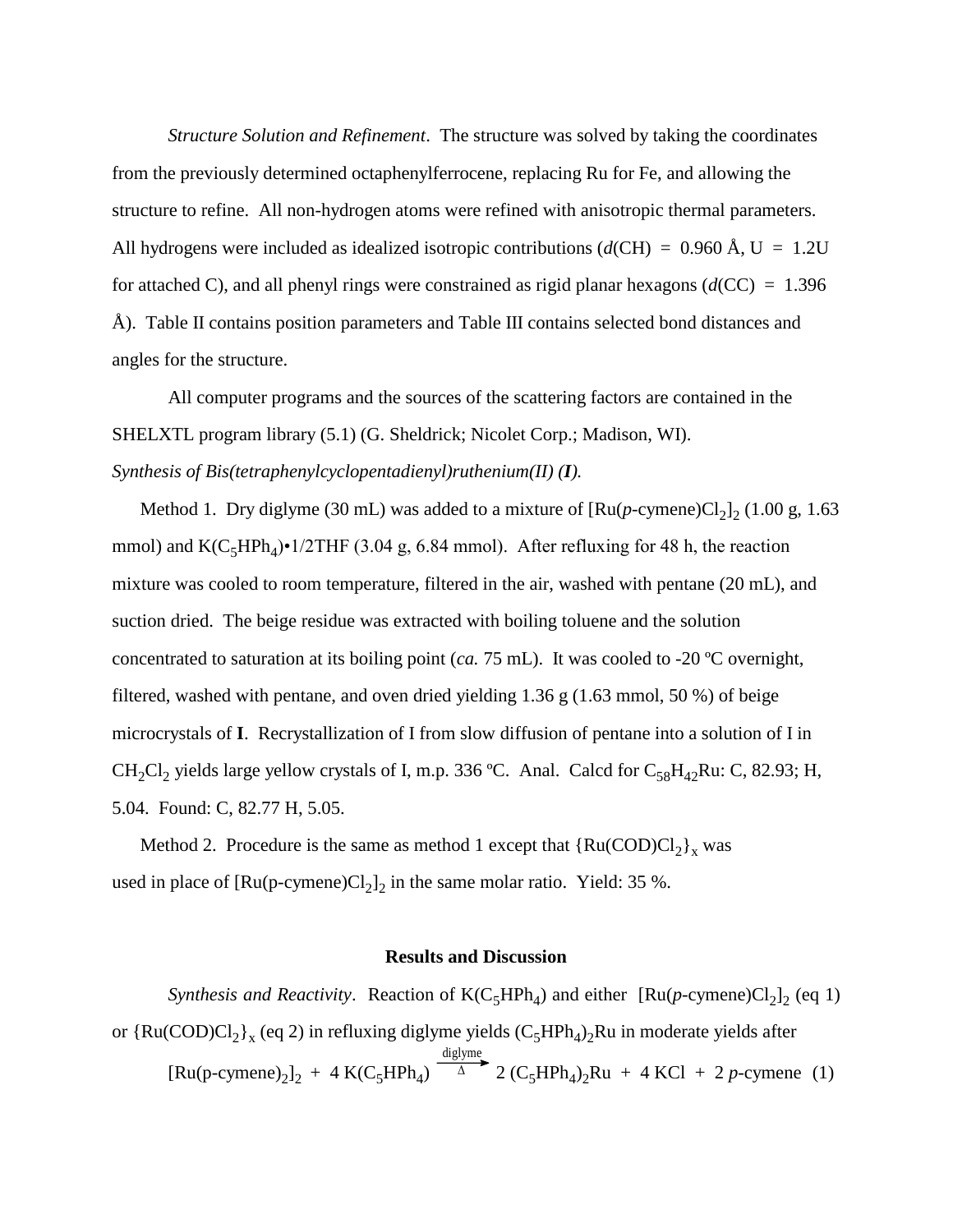$$
{\rm Ru(COD)_2}x + 2 K(C_5HPh_4) \xrightarrow{\text{diglyme}} (C_5HPh_4)_2Ru + 2 KCl + COD \tag{2}
$$

crystallization from hot toluene. When refluxing tetrahydrofuran was employed as the reaction solvent no  $(C_5HPh_4)_2Ru$  was produced. Octaphenylruthenocene forms bright yellow crystals after recrystallization from  $CH_2Cl_2$ /pentane.

Like the octaphenylmetallocenes of the first-row transition metals [5], the reactivity of  $(C_5HPh_4)_2Ru$  is reduced compared to  $(C_5H_5)_2Ru$  and  $(C_5Me_5)_2Ru$ . Octaphenylruthenocene is not oxidized by  $I_2$  [16], even in refluxing toluene, or by  $AgPF_6$  [17]. Likewise, cobaltocene does not reduce I.

Interestingly, similar reactions between  ${OS(COD)Cl_2}_x$  or  ${OS(C_6H_6)Cl_2}_2$  and  $K(C_5HPh_4)$  in refluxing diglyme did not yield any  $(C_5HPh_4)_2Os$ , nor did the reaction between  ${Os(COD)Cl<sub>2</sub>}<sub>x</sub>$  and Tl(C<sub>5</sub>HPh<sub>4</sub>). This behavior contrasts that observed by Albers and coworkers [10] for the  $(C_5Me_5)_2M$  (M = Ru, Os) systems. Both of these compounds formed much more rapidly (*ca.* 2 h), at lower temperature (refluxing ethanol), and in higher yields (70% and 82%, respectively) than the complexes described here. The much higher temperature required here (160°C) was surprising in light of the conditions used to produce analogous first-row compounds [4, 5]. Those systems proceeded for both the  $C_5Me_5$ <sup>-</sup> [18] and  $C_5HPh_4$ <sup>-</sup> ligands at the same temperatures, although longer reaction times were occasionally required for the  $C_5HPh_4$ <sup>-</sup> ligand. The poor reactivity observed for these and other [19] second- and third-row complexes may result from a need to displace a bound olefin or arene from the starting complexes. Stronger metal-ligand bonding for the lower transition metals [20] may make this more difficult.

*Molecular Structure.* The crystal structure of  $(C_5HPh_4)_2Ru$  is isomorphous to that of  $(C_5HPh_4)_2$ Fe [4]. It crystallizes into discrete, well-separated molecules with a staggered  $C_5$  ring configuration and the Ru atom on a crystallographic center of symmetry. The M-CNT distance increases from 1.695 Å in  $(C_5HPh_4)_2$ Fe to 1.832 Å in  $(C_5HPh_4)_2$ Ru. This value is close to that expected from the increase in covalent radius on going from iron to ruthenium (0.08 Å) [21].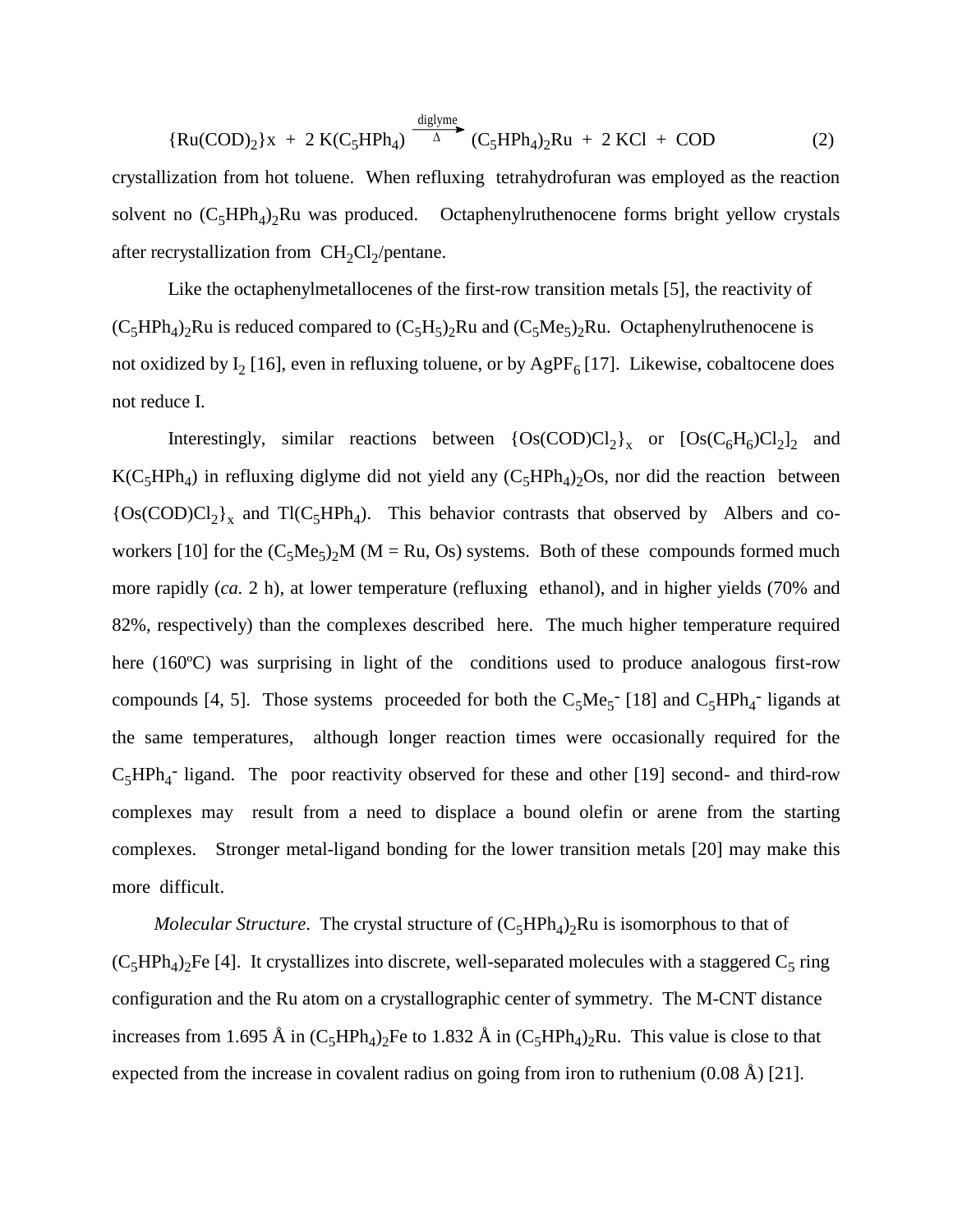The increased separation of the  $C_5$  rings caused only small changes in the phenyl ring torsion angles (Table IV). It is interesing that while the M-CNT distance for  $(C_5HPh_4)_2Cr$  [5] is the same as that for  $(C_5HPh_4)_2Ru$ , at least one torsion angle differs significantly (phenyl ring 4). A possible explanation of this lies in the positioning of the  $C_5$  rings relative to the metal centers. In  $(C_5HPh_4)_2Ru$ , the variation in Ru-C bond lengths is very small (2.180 - 2.214 Å,  $\Delta_{(Ru-C)} =$ 0.034 Å). In contrast, the variation in bond distances for  $(C_5HPh_4)_2$ Cr is nearly three times larger (2.141 - 2.234 Å,  $\Delta_{(Cr-C)} = 0.093$  Å). This suggests that the ruthenium atom is located nearer to directly beneath the center of the  $C_5$  ring than is chromium. This shift of the  $C_5$  rings away from each other in  $(C_5HPh_4)_2$ Cr *vs*  $(C_5HPh_4)_2$ Ru could explain the differences in the torsion angles of the phenyl groups. In the chromium compound, interactions would decrease as the phenyl rings moved away from each other.

*1H NMR*. The aromatic region of the 1H NMR (Fig. 3) displays three groups of resonances (A, B, and C) that integrate to 6, 10, and 4 protons respectively, relative to the cyclopentadienyl resonance (1 proton) at 6.20 ppm. Phenyl groups in similar compounds have been shown to rotate rapidly on the NMR time scale and are assumed to do so here [4, 9]. By symmetry, phenyl rings at the 1 and 4 positions are identical as are those at the 2 and 3 positions, thus 6 groups of resonances (3 from each ring) are expected. The 2D *J*-resolved spectrum (Fig. 3) shows that multiplet A consists of an apparent doublet and triplet, multiplet B an apparent doublet and two apparent triplets, and multiplet C an apparent triplet. These are the expected number and types of resonances for this system. The COSY spectrum (Fig. 4) shows that multiplets A and B and multiplets B and C are coupled to each other, but not multiplets A and C.

In general, *ortho* protons have the largest coupling constant and *para* protons the smallest. The meta protons, which couple to both the *ortho* and *para* protons, are expected to yield a complex pattern. Because of line broadening they may produce an apparent triplet with a "coupling constant" intermediate between the *ortho* and *para* values. The *ortho* protons  $(J_{(C-H)} =$ 10.2 Hz) are expected to be doublets and are assigned to the doublets in multiplets A and B ( $o_A$ ) and  $o_B$ , respectively) from the 2D *J* spectrum. The integration requires the *para* protons also be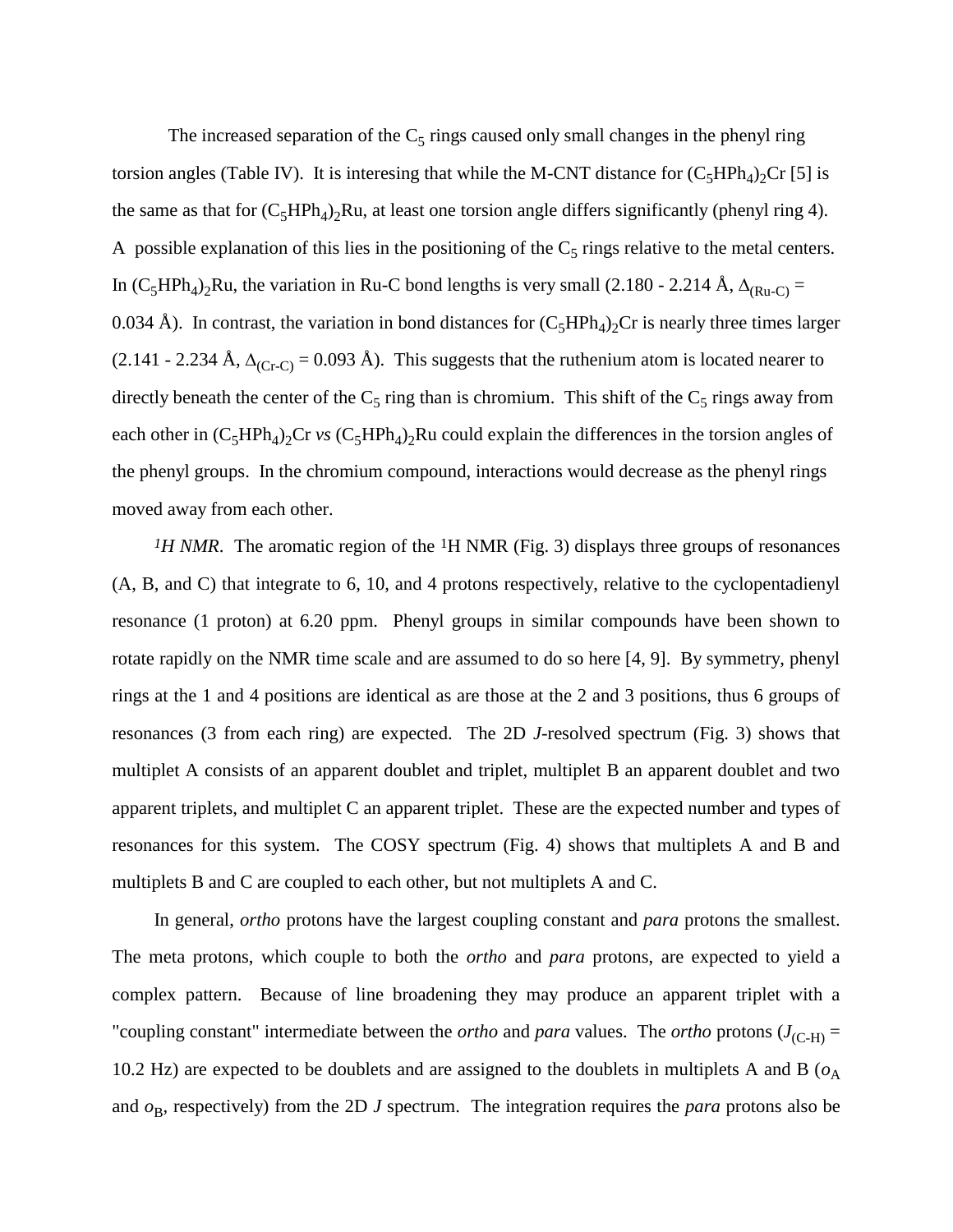located in multiplets A and B. The A triplet and the downfield B triplet have the same small coupling constant (6.1 Hz) and therefore arise from the *para* protons  $(p_A \text{ and } p_B)$ . The *meta* protons must then be assigned to the multiplets B and C ( $m<sub>B</sub>$  and  $m<sub>C</sub>$ ). Consistent with this are the identical coupling constants (7.2 Hz) for the upfield triplet in multiplet B and multiplet C which are between the *ortho* and *para* values. Because multiplets A and C are not coupled,  $p_A$ must be coupled to  $m_B$ , not  $m_C$ . Likewise,  $m_C$  must be coupled to  $o_B$ , not  $o_A$ . Thus  $o_A$ ,  $m_B$ , and  $p_A$  are coupled to each other as are  $o_B$ ,  $m_C$ , and  $p_B$ .

Cooling the sample (Fig. 5) causes substantial changes in multiplet B well before significant changes in multiplets A or C occur. At very low temperature (-80 ºC) both multiplets A and C also appear to begin to collapse. Slowed rotation should occur first for the more crowded phenyl rings in positions 2 and 3, with the *ortho* protons collapsing first [4]. The low temperature results are consistent with slowed rotation and thus the *ortho* resonance associated with phenyl rings 2 and 3 is assigned as the *ortho* doublet in B. Thus resonances  $o_B$ ,  $m_C$ , and  $p_B$ arise from phenyl rings 2 and 3. The other resonances  $o_A$ ,  $m_B$ , and  $p_A$  are assigned to the phenyl rings in positions 1 and 4.

No low temperature limiting spectrum was obtained before the solvent freezing point, therefore the barrier to phenyl ring rotation could not be measured. The comparable barriers to phenyl ring rotation for  $(C_5HPh_4)_2$ Fe and the more crowded  $(C_5HPh_4)_2$ TiCl<sub>2</sub> (9 kcal *vs* 9.6 kcal [4, 9]) suggest that  $(C_5HPh_4)_2Ru$ , which has a very similar structure to  $(C_5HPh_4)_2Fe$ , should have barrier of approximately 9 kcal/mol. Consistent with this is the observation that the Cp methine protons move downfield at a nearly identical rate (*vs*. temperature) as the analogous proton in  $(C_5HPh_4)_2$ Fe. The downfield shift arises from the methine proton spending more time in the deshielding region of the phenyl rings 1 and 4 as ring rotation slows and those rings become coplanar with the  $C_5$  ring [4].

#### **Acknowledgments**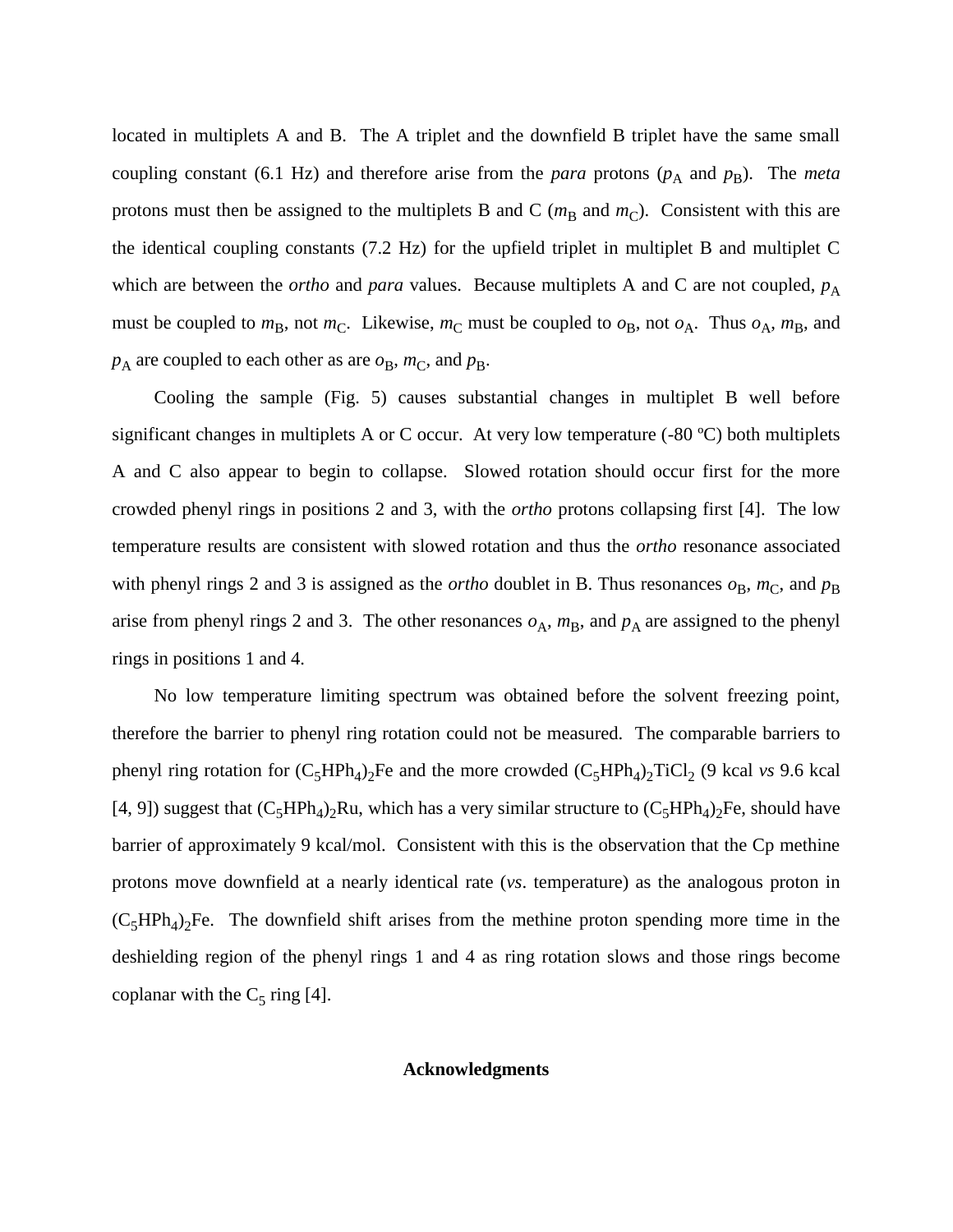This work was generously supported by the Research Corporation. The Marshall University Foundation provided grants supporting this work. Funds supporting the purchase of the University of Delaware diffractometer were provided by NSF. The Johnson-Matthey Corporation is gratefully acknowledged for a loan of  $RuCl<sub>3</sub>•3H<sub>2</sub>O$ . We thank Dr. Arnold Harrison for helpful discussions regarding the NMR spectra.

#### **Supplementary Material**

 Tables of bond distances and angles, anisotropic thermal parameters, and hydrogen-atom coordinates (4 pages) and structure factors (12 pages) are available from one of the authors (ALR).

#### **References**

- 1. a) Marshall University, b) University of Delaware
- 2. a) W. Kläui, L. Ramacher, *Angew. Chem., Int. Ed. Engl*. 25 (1986) 97-98. b) N.G. Connelly, W.E. Geiger, G.A. Lane, S.J. Raven, P.H. Rieger, *J. Am. Chem. Soc*. 108 (1986) 6219-6228. c) J.W. Chambers, A.J. Baskar, S.G. Bott, J.L. Atwood, M.D. Rausch, *Organometallics* 5 (1986) 1635-1641. d) M.J. Heeg, R.H. Herber, C. Janiak, J.J. Zuckermann, H. Schumann, W.F. Manders, *J. Organomet. Chem*. 346 (1988) 321-332. e) K.N. Brown, L.D. Field, P.A. Lay, C.M. Lindall, A.F. Masters, *J. Chem. Soc., Chem*. *Commun*. (1990) 408-410.
- 3. a) Ru: Reference 7. b) Os: R.D. Adams, J.P. Selegue, In *Comprehensive Organometallic Chemistry*; G. Wilkinson, F.G.A. Stone, E.W. Abel (Eds.); Pergamon: New York, 1982; Vol. 4, p. 1018-1020. c) Re: J.A. Bandy, F.G.N. Cloke, G. Cooper, J.P. Day, R.B. Girling, R.G. Graham, J.C. Green, R. Grinter, R.N. Perutz, *J. Am. Chem. Soc*. 110 (1988) 5039- 5050. d) Mo: W. Hübel, R. Merényi, *J. Organomet. Chem*. 2 (1964) 213-221. e) Many others have been trapped and spectroscopically studied at low temperatures.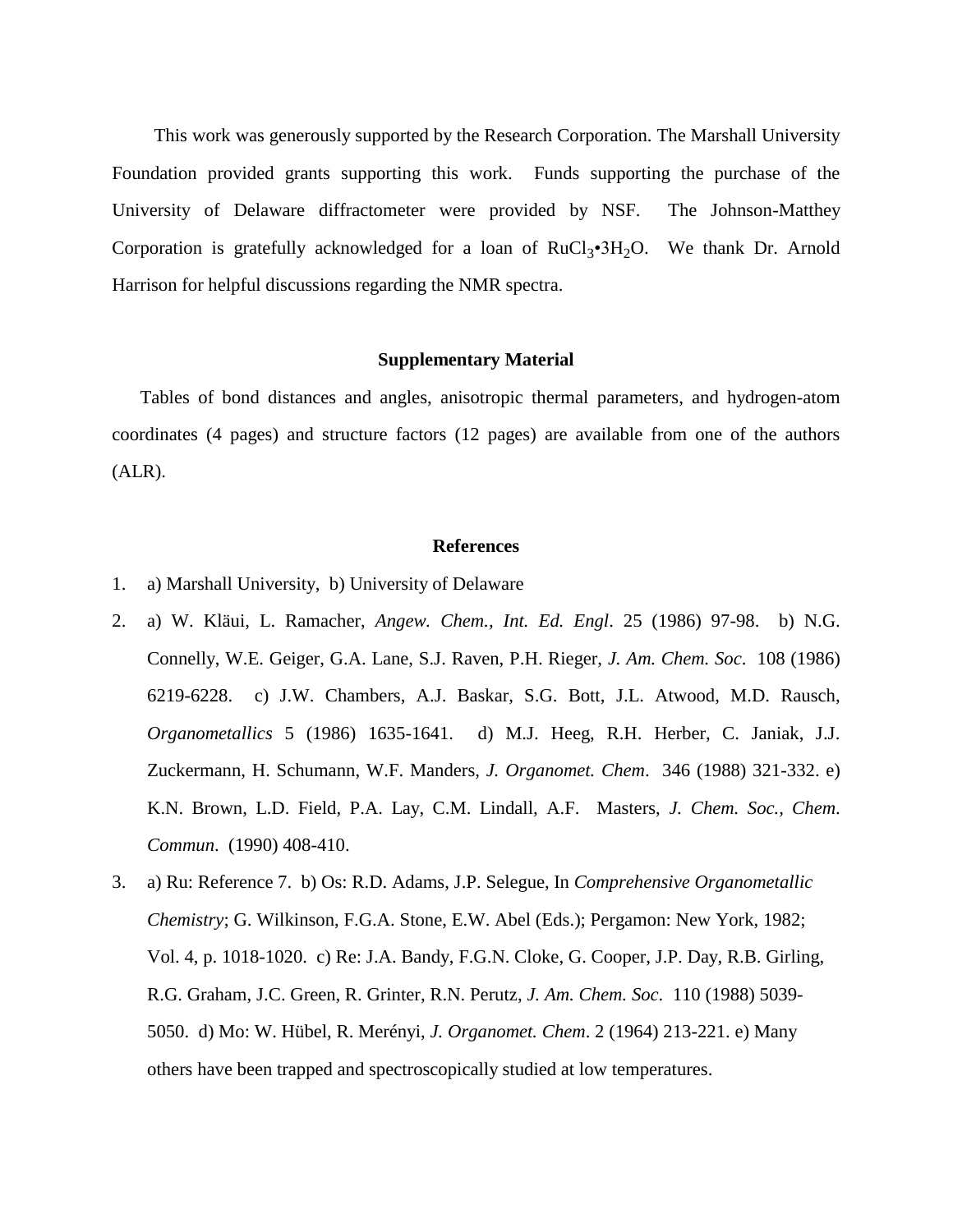- 4. M.P. Castellani, J.M. Wright, S.J. Geib, A.L. Rheingold, W.C. Trogler, *Organometallics* 5 (1986) 1116-1122.
- 5. M.P. Castellani, S.J. Geib, A.L. Rheingold, W.C. Trogler, *Organometallics* 6 (1987) 1703- 1712.
- 6. a) T.J. Kealy, P.L. Pauson, *Nature* 168 (1951) 1039-1040. b) G. Wilkinson, *J. Am. Chem. Soc*. 74 (1952) 6146-6147.
- 7. M.A. Bennett, M.I. Bruce, T.W. Matheson, In *Comprehensive Organometallic Chemistry*; G. Wilkinson, F.G.A. Stone, E.W. Abel (Eds.); Pergamon: New York, 1982; Vol. 4, pp. 764- 774.
- 8. W.E. Watts, In *Comprehensive Organometallic Chemistry*; G. Wilkinson, F.G.A. Stone, E.W. Abel (Eds.); Pergamon: New York, 1982; Vol. 4, Chapter 57.
- 9. M.P. Castellani, S.J. Geib, A.L. Rheingold, W.C. Trogler, *Organometallics* 6 (1987) 2524- 2531.
- 10. M.O. Albers, D.C. Liles, D.J. Robinson, A. Shaver, E. Singleton, M.B. Wiege, J.C.A. Boeyens, D.C. Levendis, *Organometallics* 5 (1986) 2321-2327.
- 11. D.C. Liles, Shaver, A.; E. Singleton, M.B. Wiege, *J. Organomet. Chem*. 288 (1985) C33- C36.
- 12. H. Schumann, C. Janiak, H. Khani, *J. Organomet. Chem*. 330 (1987) 347-355.
- 13. E.W. Abel, M.A. Bennett, G. Wilkinson, *J. Chem. Soc*. (1959) 3178-3182.
- 14. R.R. Schrock, B.F.G. Johnson, J. Lewis, *J. Chem. Soc., Dalton Trans*. (1974) 951-959.
- 15. M.A. Bennett, T.W. Matheson, G.B. Robertson, A.K. Smith, P.A. Tucker, *Inorg*. *Chem*. 19 (1980) 1014-1021.
- 16. Y.S. Sohn, A.W. Schluster, D.N. Hendrickson, H.B. Gray, *Inor*g. *Chem*. 13 (1974) 301- 304.
- 17. U. Kölle, J. Grub, *J. Organomet. Chem*. 289 (1985) 133-139.
- 18. a) R.B. King, M.B. Bisnette *J. Organomet. Chem*. 8 (1967) 287-297. b) J.L. Robbins, N. Edelstein, B. Spencer, J.C. Smart, *J. Am. Chem. Soc*. 104 (1982) 1882-1893.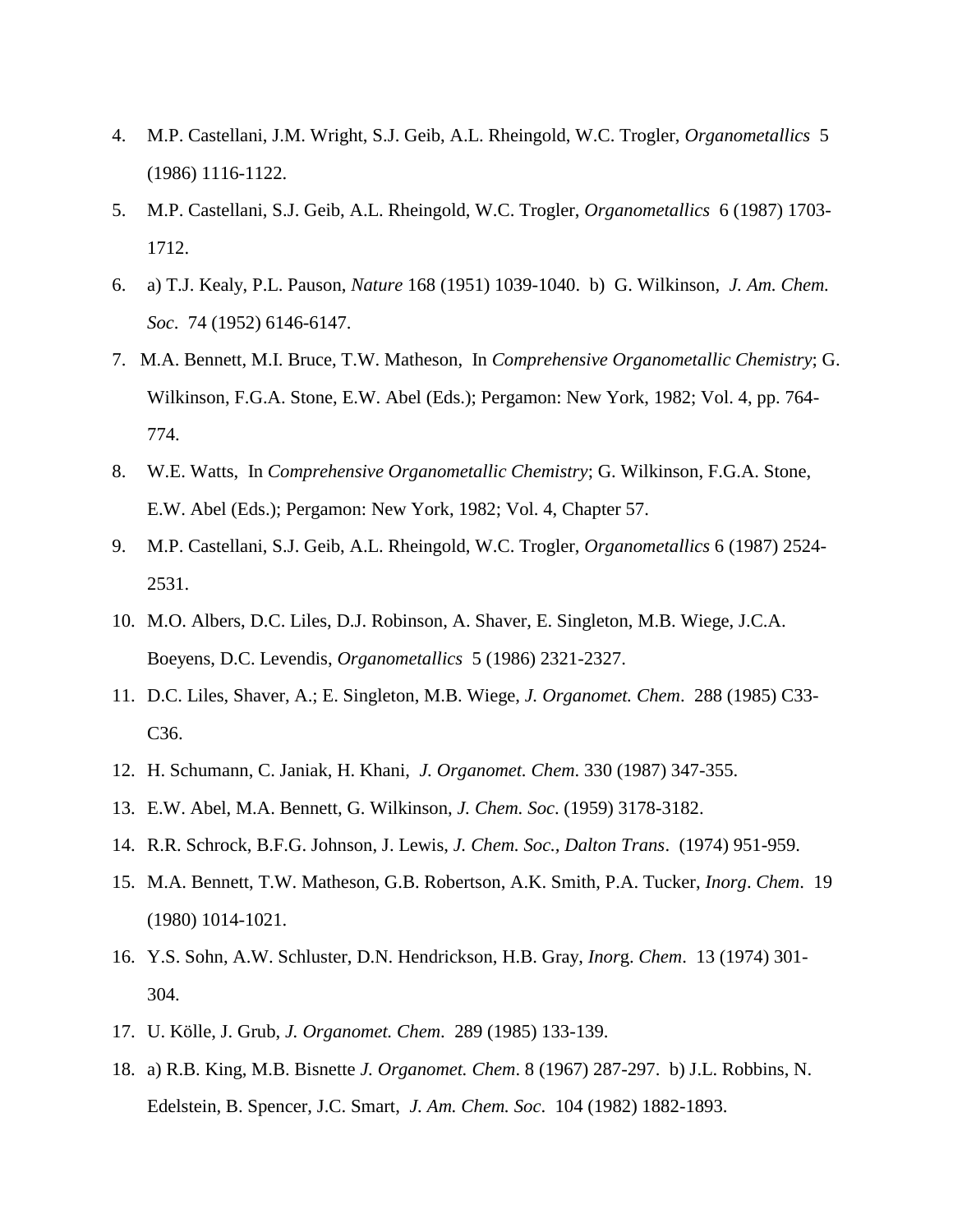- 19. M.A. Hutton, M.P. Castellani, unpublished results.
- 20. J.P. Collman, L.S. Hegedus, J.R. Norton, R.G. Finke, *Principles and Applications of Organotransition Metal Chemistry*, 2nd Ed.; University Science: Mill Valley, CA, 1987; p. 239.
- 21. L. Pauling, *The Nature of the Chemical Bond*, 3rd Ed., Cornell University Press, Ithaca, 1960, p. 256.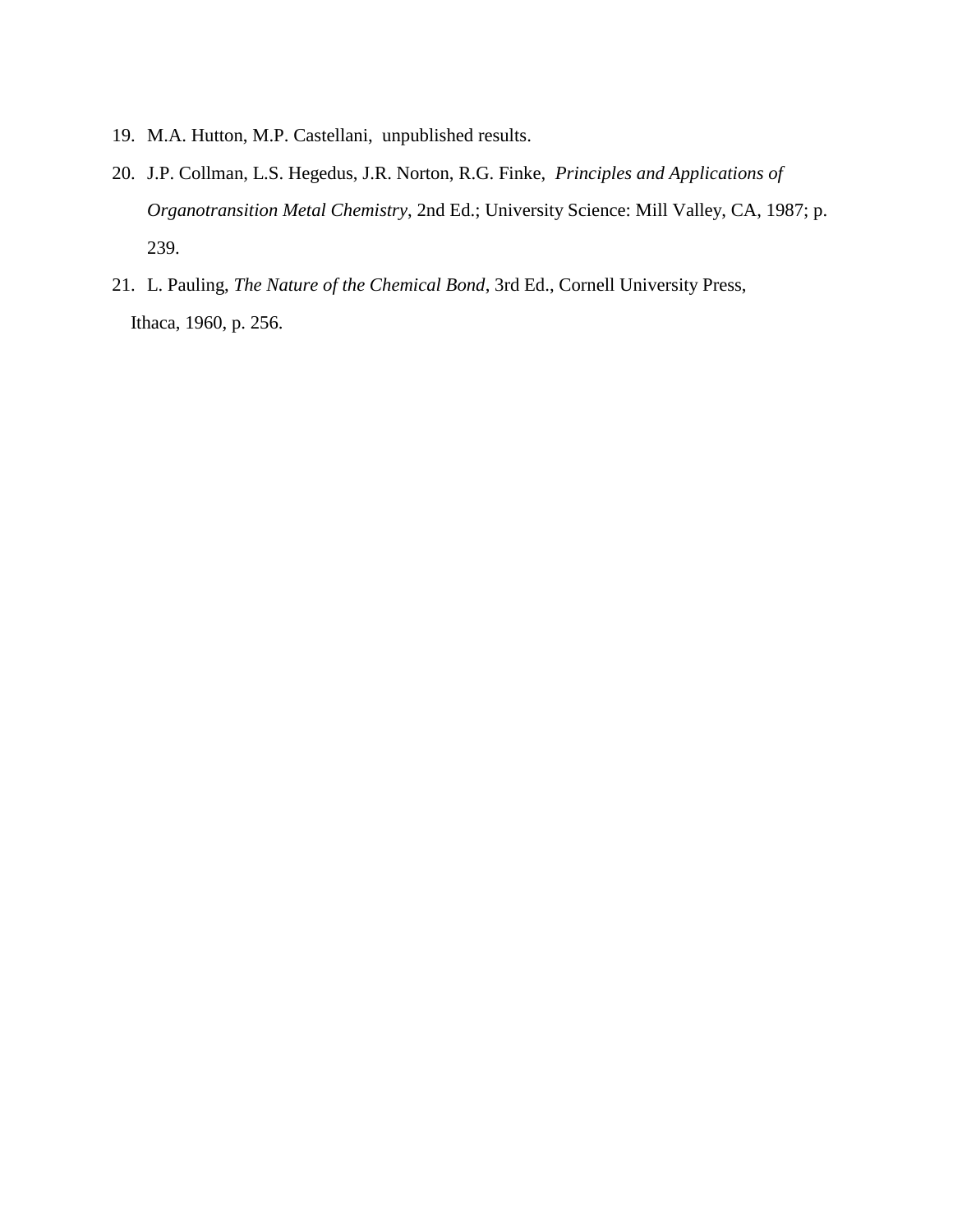### **Table I. Crystallographic Data for Octaphenylruthenocene.**

(a) Crystal Parameters

| formula                                 | $C_{58}H_{42}Ru$               |
|-----------------------------------------|--------------------------------|
| formula weight                          | 840.04                         |
| crystal system                          | triclinic                      |
| space group                             | $P\bar{1}$                     |
| a, Å                                    | 8.549(4)                       |
| $b, \AA$                                | 10.793(4)                      |
| $\rm c, \AA$                            | 12.842(5)                      |
| $\alpha$ , deg                          | 65.98(3)                       |
| $\beta$ , deg                           | 73.10(3)                       |
| $\gamma$ , deg                          | 83.49(3)                       |
| $V, \AA$                                | 1035.6(7)                      |
| Z                                       | $\mathbf{1}$                   |
| cryst dimens, mm                        | $0.32 \times 0.38 \times 0.51$ |
| cryst color                             | yellow                         |
| D (calc), $g \text{ cm}^{-3}$           | 1.347                          |
| $\mu$ (MoK $\alpha$ ), cm <sup>-1</sup> | 4.08                           |
| temp, K                                 | 296                            |
| $T_{\rm max}/T_{\rm min}$               | 1.012                          |

(b) Data Collection

| diffractometer             | Nicolet R3m                  |
|----------------------------|------------------------------|
| monochromator              | graphite                     |
| radiation                  | MoK $\alpha$ (1 = 0.71073 Å) |
| $2\theta$ scan range, deg  | $4 - 52$                     |
| data collected $(h, k, l)$ | $\pm 11, \pm 14, +16$        |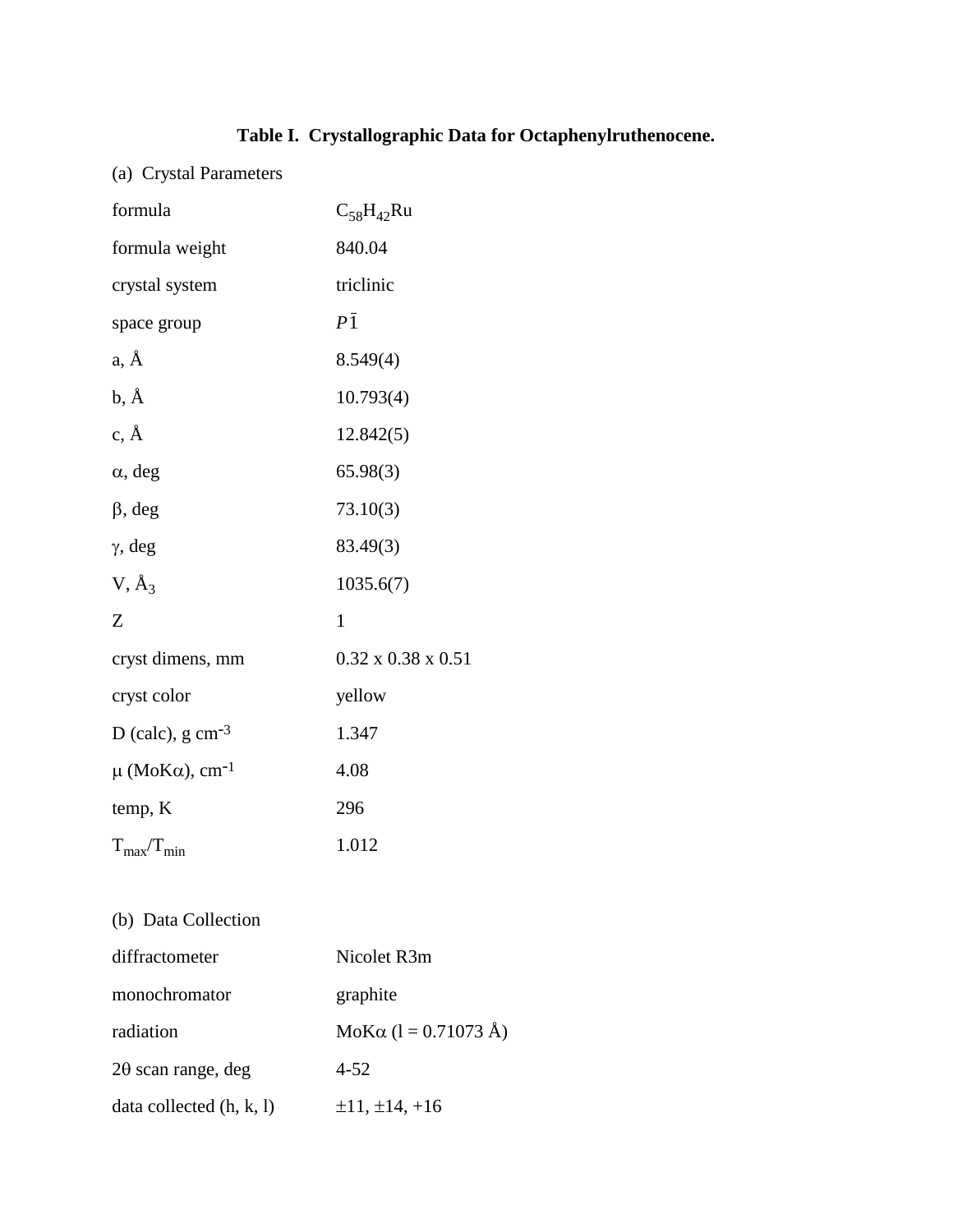| rflns. collected                  | 4258                                     |
|-----------------------------------|------------------------------------------|
| indpt. rflns                      | 4065                                     |
| $R$ (merg), %                     | 2.18                                     |
| indpt obsyd rflns                 | 3952 ( $F_0$ <sup>-</sup> θ 5σ( $F_0$ )) |
| std. rflns                        | $3$ std/197 rflns                        |
| var. in stds.                     | $< 1\%$                                  |
| (c) Refinement                    |                                          |
| $R(F)$ , %                        | 3.53                                     |
| $R(wF)$ , %                       | 3.82                                     |
| $\Delta/\sigma$ (max)             | 0.008                                    |
| $\Delta(\rho)$ , eÅ <sup>-3</sup> | 0.418                                    |
| $N_{\rm o}/N_{\rm v}$             | 17.5                                     |
| <b>GOF</b>                        | 1.233                                    |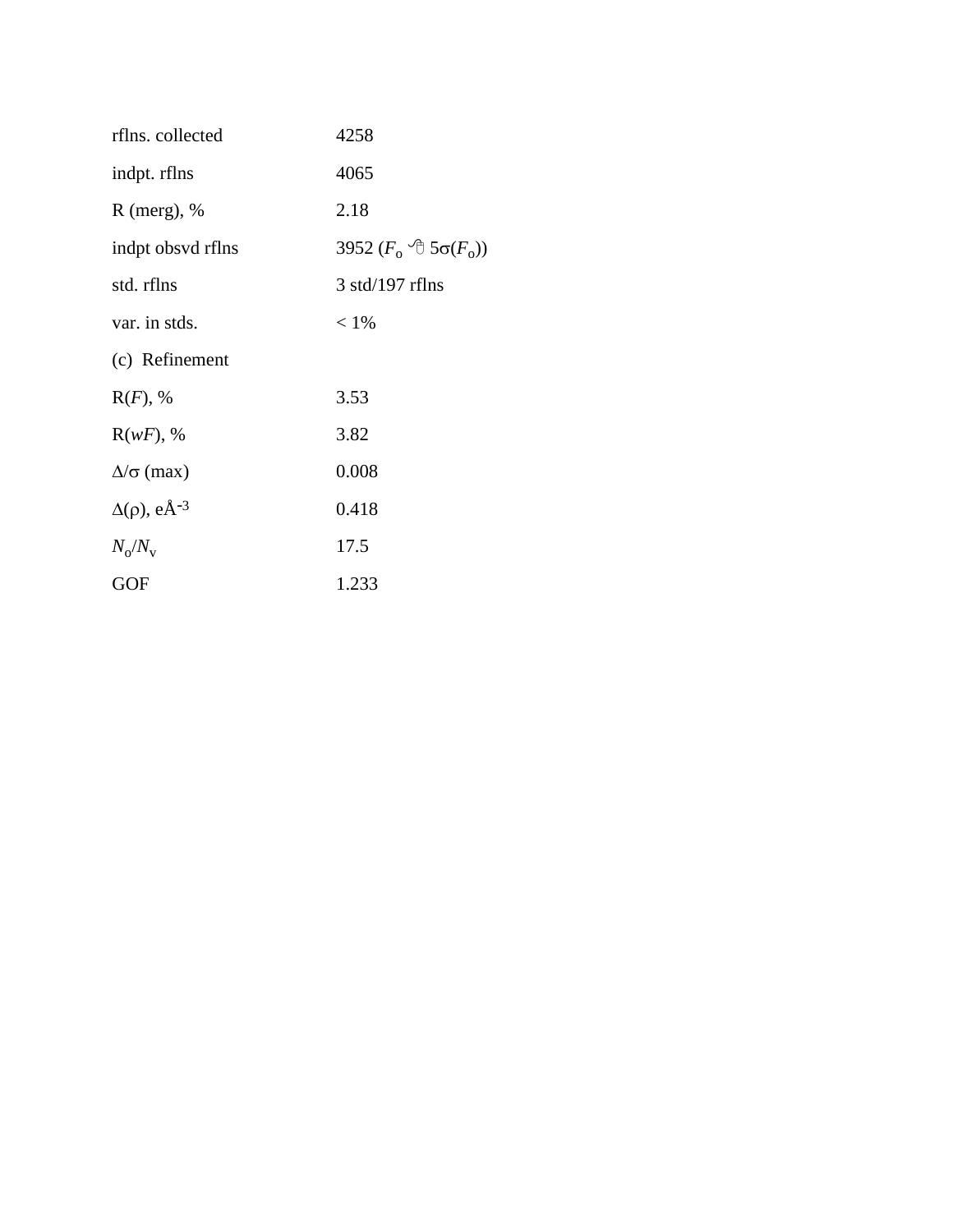x y z  $U^*$ Ru 0 0 0 29.8(1)  $C(1)$  2149(3) 1189(2) -387(2) 38(1)  $C(2)$  2248(3) 917(2) -1402(2) 36(1)  $C(3)$  2319(3) -540(2) -1036(2) 36(1)  $C(4)$  2274(3) -1131(2) 196(2) 36(1)  $C(5)$  2193(3) -64(2) 607(2) 37(1)  $C(21)$  3111(2) 3196(2) -2940(2) 54(1)  $C(22)$  3148 4233 -4042 74(2)  $C(23)$  2414 4040 -4803 77(2)  $C(24)$  1643 2810 -4463 63(1)  $C(25)$  1605 1774 -3362 46(1) C(26) 2339 1967 -2601 39(1)  $C(31)$  1791(2) -2486(2) -1487(2) 53(1) C(32) 2199 -3223 -2203 73(2)  $C(33)$  3474 -2781 -3240 84(2) C(34) 4341 -1602 -3561 76(2)  $C(35)$  3932 -866 -2845 56(1)  $C(36)$  2658 -1307 -1808 41(1)  $C(41)$  1355(2) -3524(2) 1628(2) 55(1)  $C(42)$  1725 -4890 2171 70(2)  $C(43)$  3330 -5337 1899 72(2)  $C(44)$  4566 -4417 1085 71(2)  $C(45)$  4196 -3050 543 54(1)  $C(46)$  2591 -2604 814 40(1)

**Table II. Atomic Coordinates (x 104) and Isotropic Thermal Parameters (Å x 103) for (C5HPh<sup>4</sup> )2Ru.**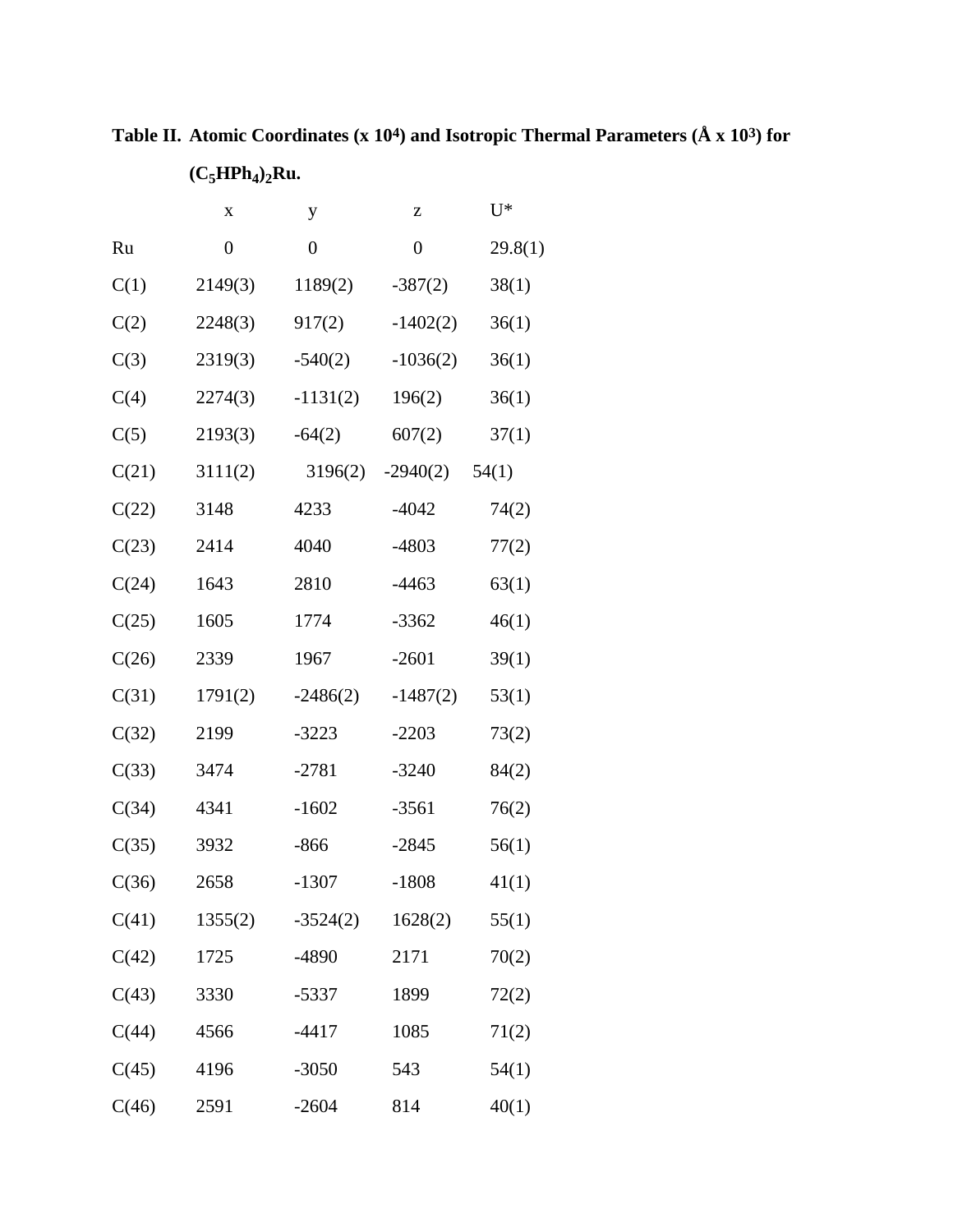| C(51) | 1672(3) | 942(2)  | 2106(2) | 51(1) |
|-------|---------|---------|---------|-------|
| C(52) | 1577    | 847     | 3239    | 61(1) |
| C(53) | 2025    | $-351$  | 4062    | 63(1) |
| C(54) | 2568    | $-1455$ | 3752    | 68(2) |
| C(55) | 2662    | $-1360$ | 2619    | 59(1) |
| C(56) | 2215    | $-162$  | 1796    | 41(1) |

\*Equivalent isotropic *U* defined as one third of the trace of the orthogonalized  $U_{ij}$  tensor.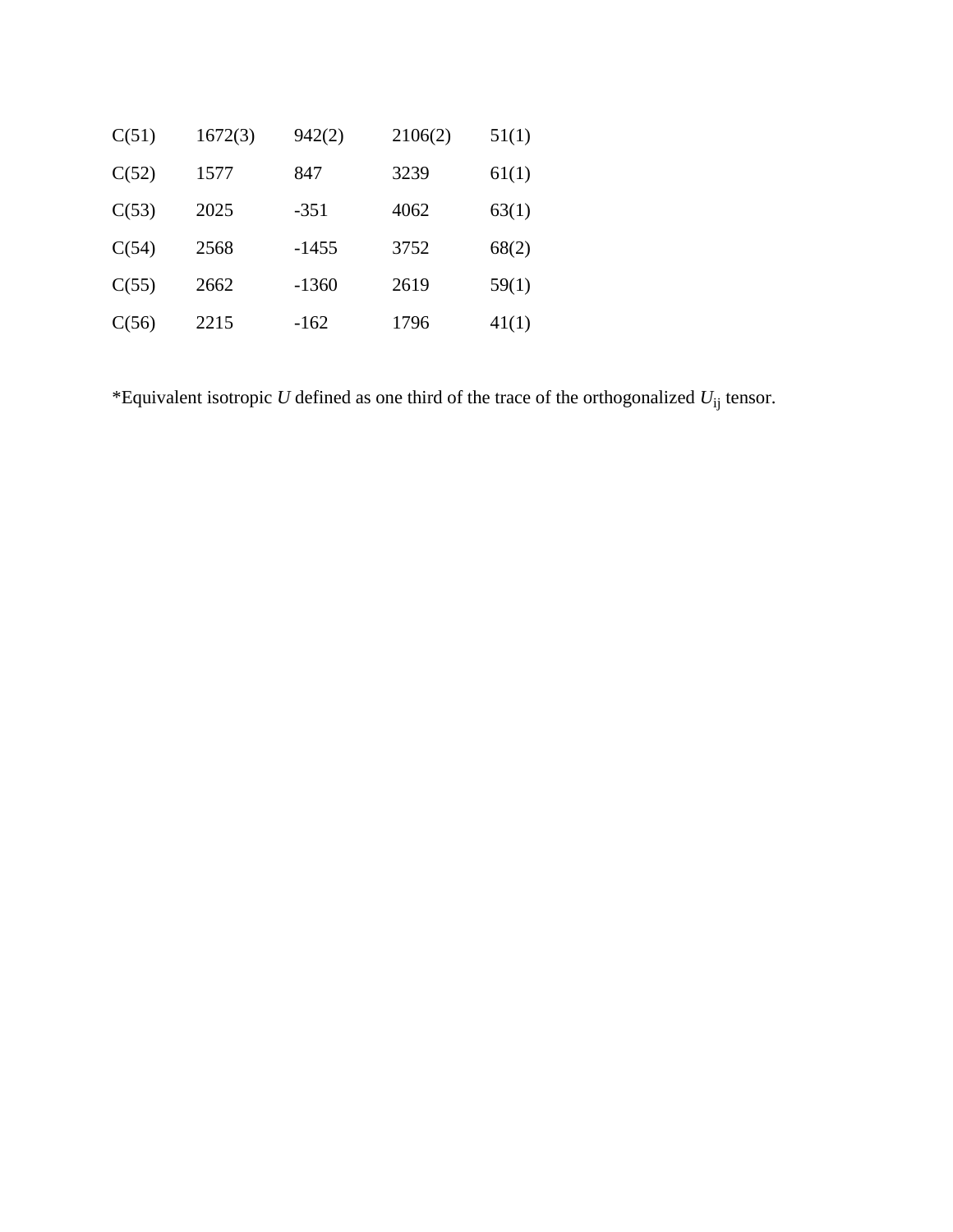| Bond Distances (A) |          |                  |          |
|--------------------|----------|------------------|----------|
| $Ru-CNT*$          | 1.832(2) | $C(4)-C(46)$     | 1.494(3) |
| $C(1)-C(2)$        | 1.426(4) | $C(5)$ - $C(56)$ | 1.493(4) |
| $C(2)-C(3)$        | 1.446(3) | $Ru-C1A)$        | 2.181(3) |
| $C(3)-C(4)$        | 1.435(4) | $Ru-(C2)$        | 2.209(2) |
| $C(4)-C(5)$        | 1.437(4) | $Ru-C3A)$        | 2.209(2) |
| $C(5)-C(1)$        | 1.439(3) | $Ru-(C4)$        | 2.197(2) |
| $C(2)$ -C $(26)$   | 1.480(3) | $Ru-C5A)$        | 2.214(3) |
| $C(3)-C(36)$       | 1.482(3) |                  |          |

### Bond Angles (deg)

| $CNT-Ru-CNT(A)$   | 180.0(1) | $C(1)-C(5)-C(56)$ | 124.5(2) |
|-------------------|----------|-------------------|----------|
| $C(1)-C(2)-C(3)$  | 107.1(1) | $C(2)-C(3)-C(36)$ | 127.2(2) |
| $C(2)-C(3)-C(4)$  | 107.8(3) | $C(3)-C(2)-C(26)$ | 128.1(3) |
| $C(3)-C(4)-C(5)$  | 109.0(2) | $C(3)-C(4)-C(46)$ | 121.9(2) |
| $C(1)-C(5)-C(4)$  | 106.4(2) | $C(4)-C(3)-C(36)$ | 124.3(2) |
| $C(2)-C(1)-C(5)$  | 109.8(2) | $C(4)-C(5)-C(56)$ | 124.5(2) |
| $C(1)-C(2)-C(26)$ | 124.8(2) | $C(5)-C(4)-C(46)$ | 128.1(2) |

\*CNT = the centroid of atoms  $C(1)$  to  $C(5)$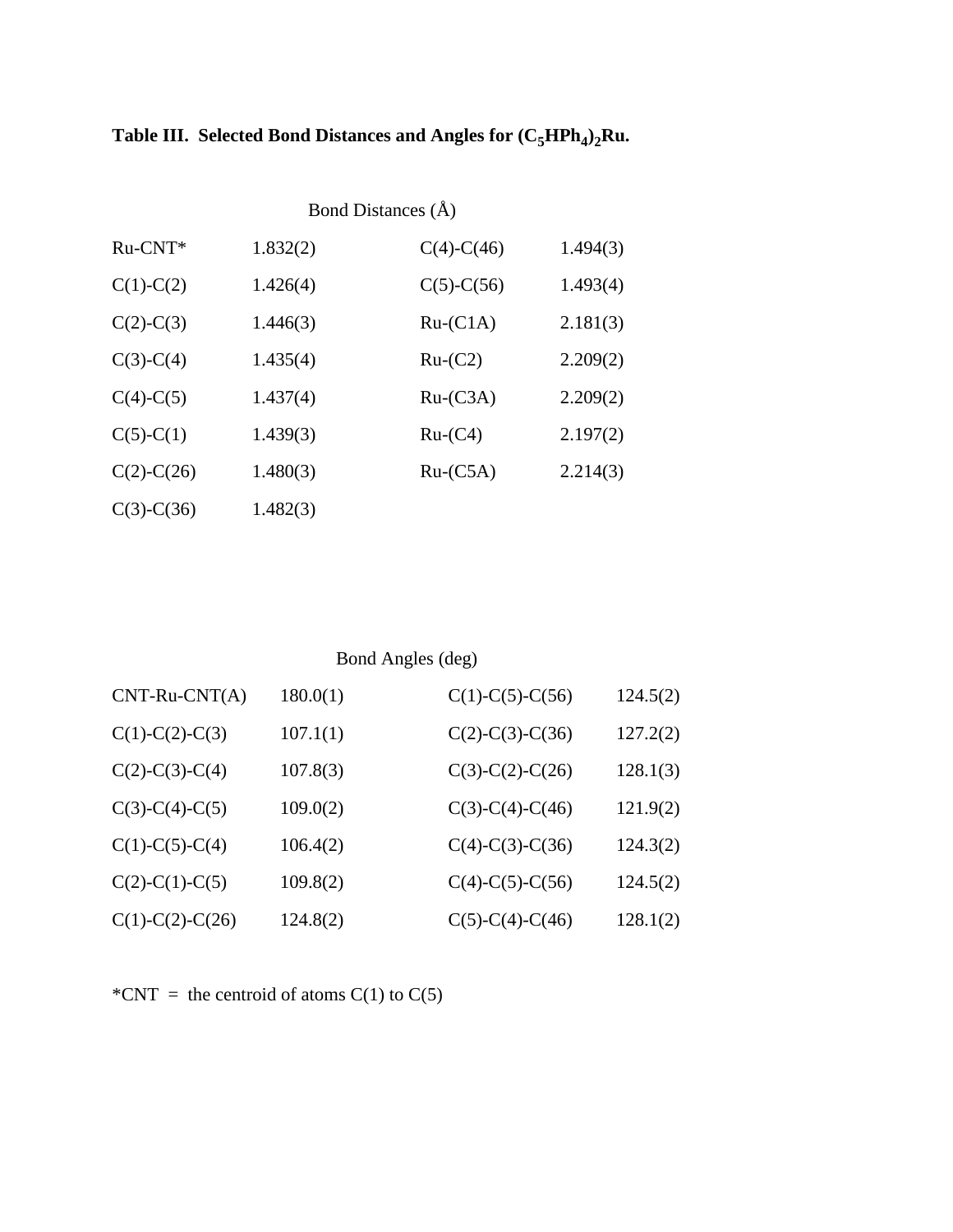**Table IV. Phenyl Ring Torsion Angles (deg)**

| Cp Carbon | Ru   | Fe <sup>a</sup> | $Cr^b$ |
|-----------|------|-----------------|--------|
| 2         | 33.9 | 33.0            | 31.9   |
| 3         | 49.8 | 47.5            | 46.9   |
| 4         | 77.7 | 77.1            | 69.9   |
| 5         | 17.3 | 15.3            | 19.7   |

a) Ref. 4.

b) Ref. 5.